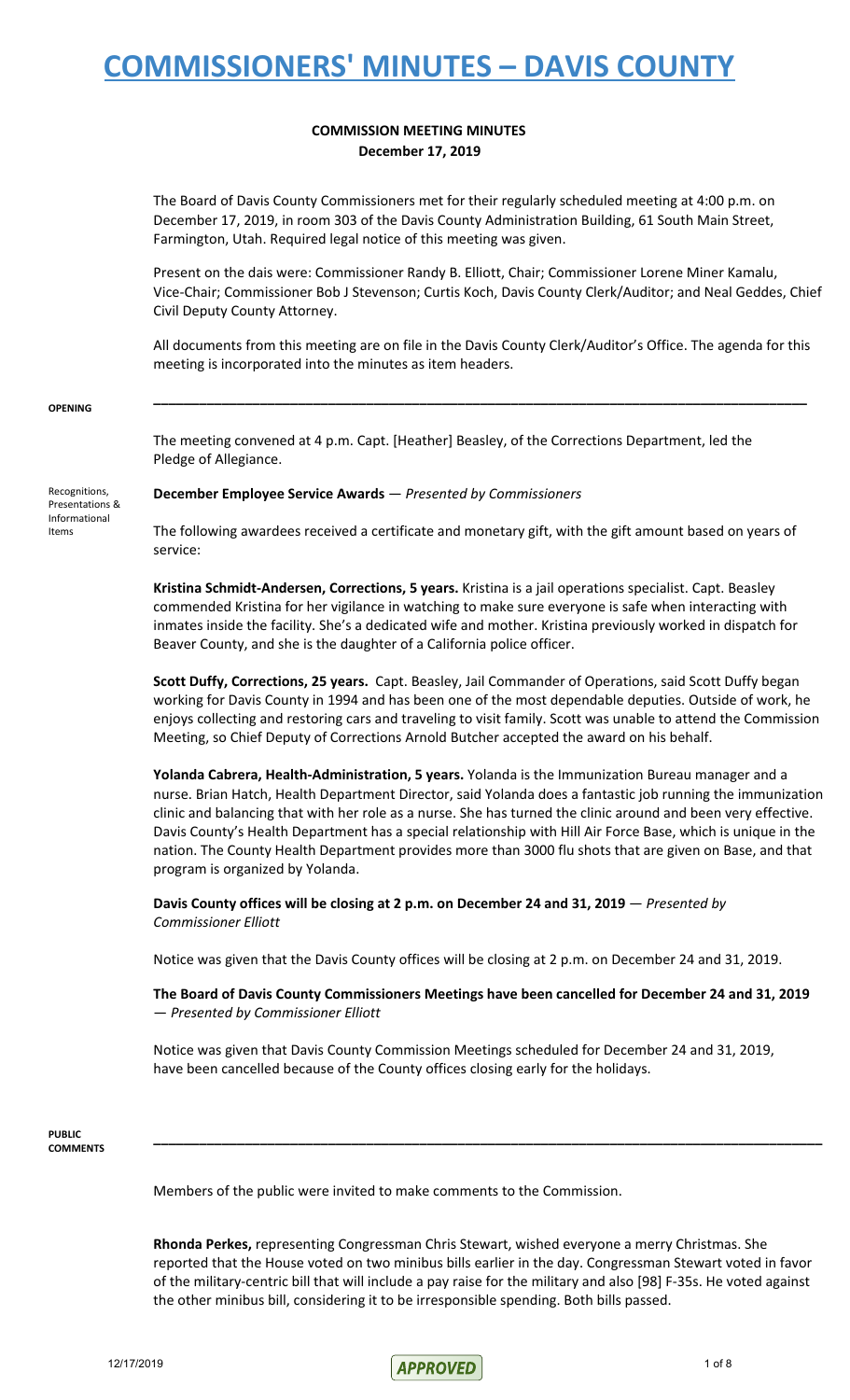**BUSINESS/ ACTION**

Resolution #2019-620 for additional 2019 Budget appropriation requests

**Resolution #2019-620 for additional 2019 Budget appropriation requests. Budget increases will be funded by new revenues and/or monies unspent in the prior year** — *Presented by Heidi Voordeckers, Davis County Chief Deputy Clerk/Auditor*

**\_\_\_\_\_\_\_\_\_\_\_\_\_\_\_\_\_\_\_\_\_\_\_\_\_\_\_\_\_\_\_\_\_\_\_\_\_\_\_\_\_\_\_\_\_\_\_\_\_\_\_\_\_\_\_\_\_\_\_\_\_\_\_\_\_\_\_\_\_\_\_\_\_\_\_\_\_\_\_\_\_\_\_\_\_\_\_\_**

An introduction was made for a resolution and Public Hearing to open and amend the 2019 Budget. The budget opening cleans up several year-end transactions tied to monies that are sitting in a contingency fund and funding things that are happening toward the end of year. A line-by-line review was done in a work session held prior to this meeting. Monies are being moved from one department or one fund to another fund, and a lot of it is tied to payroll, moving employees between funds and making sure the clean-up happens before the County closes out the budget year.

The only new spending is tied to the first subsection for Animal Control. The department is recognizing new revenues coming in and about \$11,500 in new spending.

Commissioner Kamalu moved to open the Public Hearing. Commissioner Stevenson seconded the motion. All voted Aye.

#### **Public Hearing \_\_\_\_\_\_\_\_\_\_\_\_\_\_\_\_\_\_\_\_\_\_\_\_\_\_\_\_\_\_\_\_\_\_\_\_\_\_\_\_\_\_\_\_\_\_\_\_\_\_\_\_\_\_\_\_\_\_\_\_\_\_\_\_\_\_\_\_\_\_\_\_\_\_\_\_\_\_\_\_\_\_\_\_\_\_\_\_**

Commissioner Elliott invited comments from the public; none were offered.

Commissioner Stevenson made a motion to close the Public Hearing and approve the Budget amendments.

Motion to Approve: Com. Stevenson Seconded: Com. Kamalu All voted Aye

Resolution #2019-621 adopting the Operating and Capital Budget of Davis County for the 2020 Calendar Year

**Resolution #2019-621 adopting the Operating and Capital Budget of Davis County for the 2020 Calendar Year** — *Presented by Curtis Koch, Davis County Clerk/Auditor*

**\_\_\_\_\_\_\_\_\_\_\_\_\_\_\_\_\_\_\_\_\_\_\_\_\_\_\_\_\_\_\_\_\_\_\_\_\_\_\_\_\_\_\_\_\_\_\_\_\_\_\_\_\_\_\_\_\_\_\_\_\_\_\_\_\_\_\_\_\_\_\_\_\_\_\_\_\_\_\_\_\_\_\_\_\_\_\_\_**

The Clerk/Auditor thanked individuals on the Budget Committee, including department heads, for their diligent work in helping to put together the budget. He particularly thanked Ms. Voordeckers. A great deal of time and effort goes into making sure the County is taken care of, and she plays a significant role in that work.

Commissioners were asked to consider adopting the Final Budget for Davis County for the year 2020. A public hearing was held on Dec. 3, 2019, where public comment was made. The Clerk/Auditor highlighted three minor changes to the budget. First, in Fund 10, Sheriff's Operating had an increase of \$22,500 for additional equipment for three new 2019 deputy positions that were approved. Second, in Fund 18, through an omission and programming issues, there were personnel left out of the Events Center; those have been put back in and are now shown in the budget with a total of \$26,327. Those positions previously existed and are not new positions. Third, there is a 2 percent market adjustment for all employees, not to include elected officials.

Commissioners expressed appreciation for the many opportunities given, in the public, to ask and have answers to questions regarding the budget.

**Ordinance** #11-2019 amending Section 2.48.080 of the

**Ordinance #11-2019 amending Section 2.48.080 of the Davis County Code regarding the fees of the Davis County Sheriff's Office** — *Presented by Curtis Koch, Davis County Clerk/Auditor*

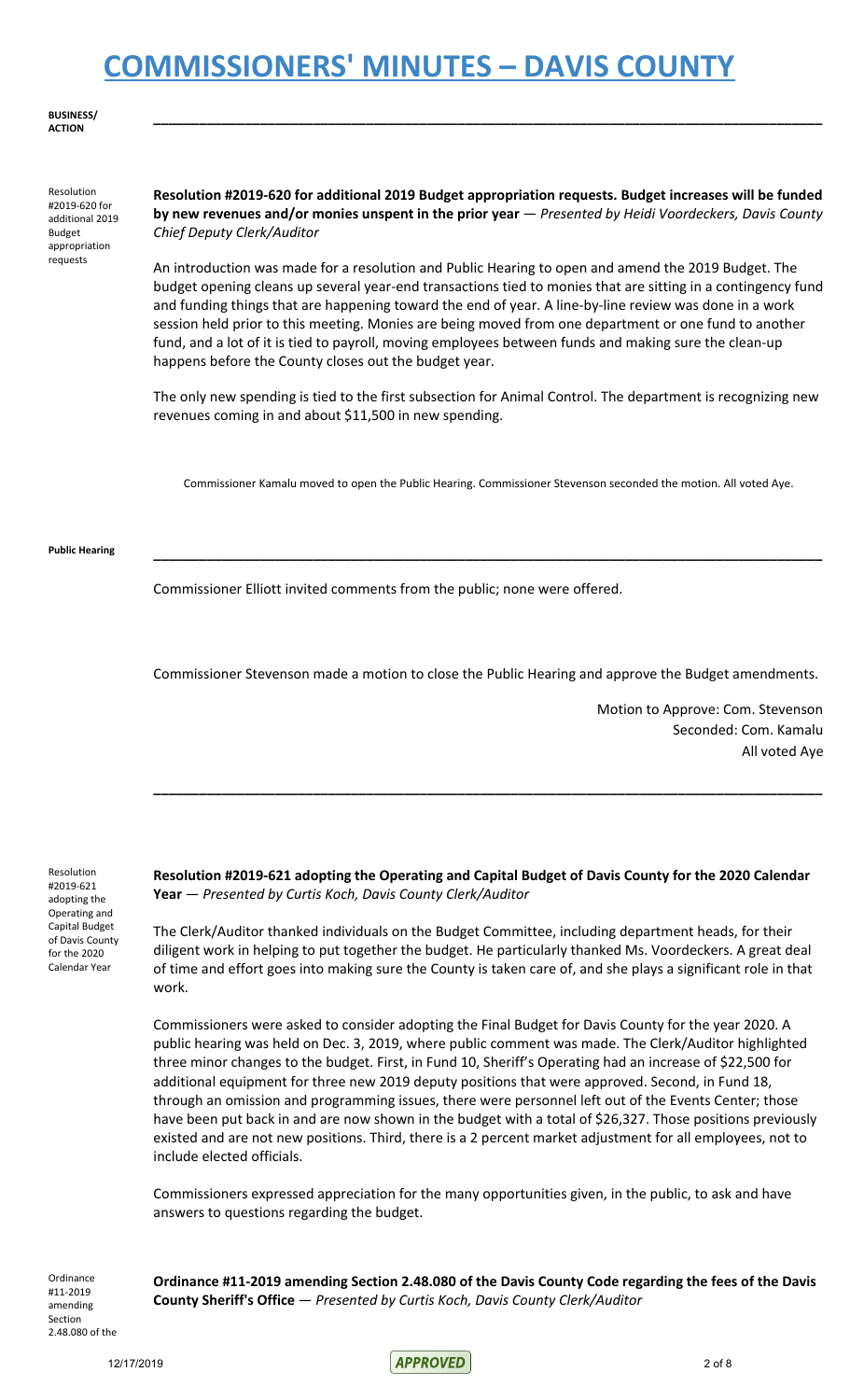| Ordinance<br>#13-2019<br>amending<br><b>Coction</b>             | Ordinance #13-2019 amending Section 2.48.060 of the Davis County Code regarding the fees of the Davis<br>County Legacy Events Center - Presented by Curtis Koch, Davis County Clerk/Auditor                                                                                                                                                                                                                 |
|-----------------------------------------------------------------|-------------------------------------------------------------------------------------------------------------------------------------------------------------------------------------------------------------------------------------------------------------------------------------------------------------------------------------------------------------------------------------------------------------|
| Davis County<br>Code                                            | The second ordinance presented was to update fees for the Senior Services Division of the Health<br>Department. The ordinance approval date is 12/17/2019.                                                                                                                                                                                                                                                  |
| Ordinance<br>#12-2019<br>amending<br>Section<br>2.48.120 of the | Ordinance #12-2019 amending Section 2.48.120 of the Davis County Code regarding the fees of the Davis<br>County Health Department Senior Services Division - Presented by Curtis Koch, Davis County<br>Clerk/Auditor                                                                                                                                                                                        |
|                                                                 | The first ordinance presented was to update Sheriff's Office fees. The ordinance approval date is<br>12/17/2019.                                                                                                                                                                                                                                                                                            |
| Davis County<br>Code                                            | The Clerk/Auditor presented three ordinances for Commissioners to consider – one for the Sheriff's Office,<br>one for the Health Department's Senior Services division, and one for the Legacy Events Center. He<br>explained that, as part of the budget process, departments are asked to review fees which are set in<br>ordinance. Projected revenues in the budget are based off of these fee changes. |
|                                                                 |                                                                                                                                                                                                                                                                                                                                                                                                             |

The third ordinance presented was to update the Legacy Event Center fee schedule. The ordinance approval date is 12/17/2019.

A motion was made to approve the Resolution of Davis County adopting the Operating and Capital Budget for the 2020 calendar year, and the ordinances amending Section 2.48.080, Section 2.48.120, and Section 2.48.060, of the Davis County Code.

> Motion to Approve: Com. Stevenson Seconded: Com. Kamalu All voted Aye

**Resolution #2019-622 setting the term and rotation of the Chair and Vice Chair of the Davis County Commissioner for the year 2020** — *Presented by Commissioner Elliott*

A resolution setting the term and rotation of the Chair and Vice Chair of the Davis County Commission for the year 2020 was read. Lorene Kamalu will serve as Chair for the coming year, with Bob J Stevenson as Vice Chair. The term is 01/01/2020 to 12/31/2020.

> Motion to Approve: Com. Kamalu Seconded: Com. Stevenson All voted Aye

Tabled Interlocal Agreement with Grand

Resolution #2019-622 setting the term and rotation of the Chair and Vice Chair of the Davis County Commissioner for the year 2020

Ordinan #13-2019 amending Section 2.48.060 of the Davis County Code

#### **Tabled Interlocal Agreement with Grand County for 911 Shared Hosted System**

County

An interlocal agreement with Grand County was tabled until Mark Langston, Davis County Information Systems Director, arrived at the meeting.

Agreement #2019-623 with Utah Dept. of Health for DREAM (Disease Response, Evaluation, Analysis and

**Agreement #2019-623 with the Utah Dept. of Health for DREAM (Disease Response, Evaluation, Analysis and Monitoring) funding** — *Presented by Brian Hatch, Davis County Health Department Director*

A contract with the Utah Department of Health was presented. The contract is for funding for the DREAM (Disease Response, Evaluation, Analysis and Monitoring) program. These federal dollars come to Davis County through an Epidemiology and Laboratory Capacity grant. The contract is for five years, and the

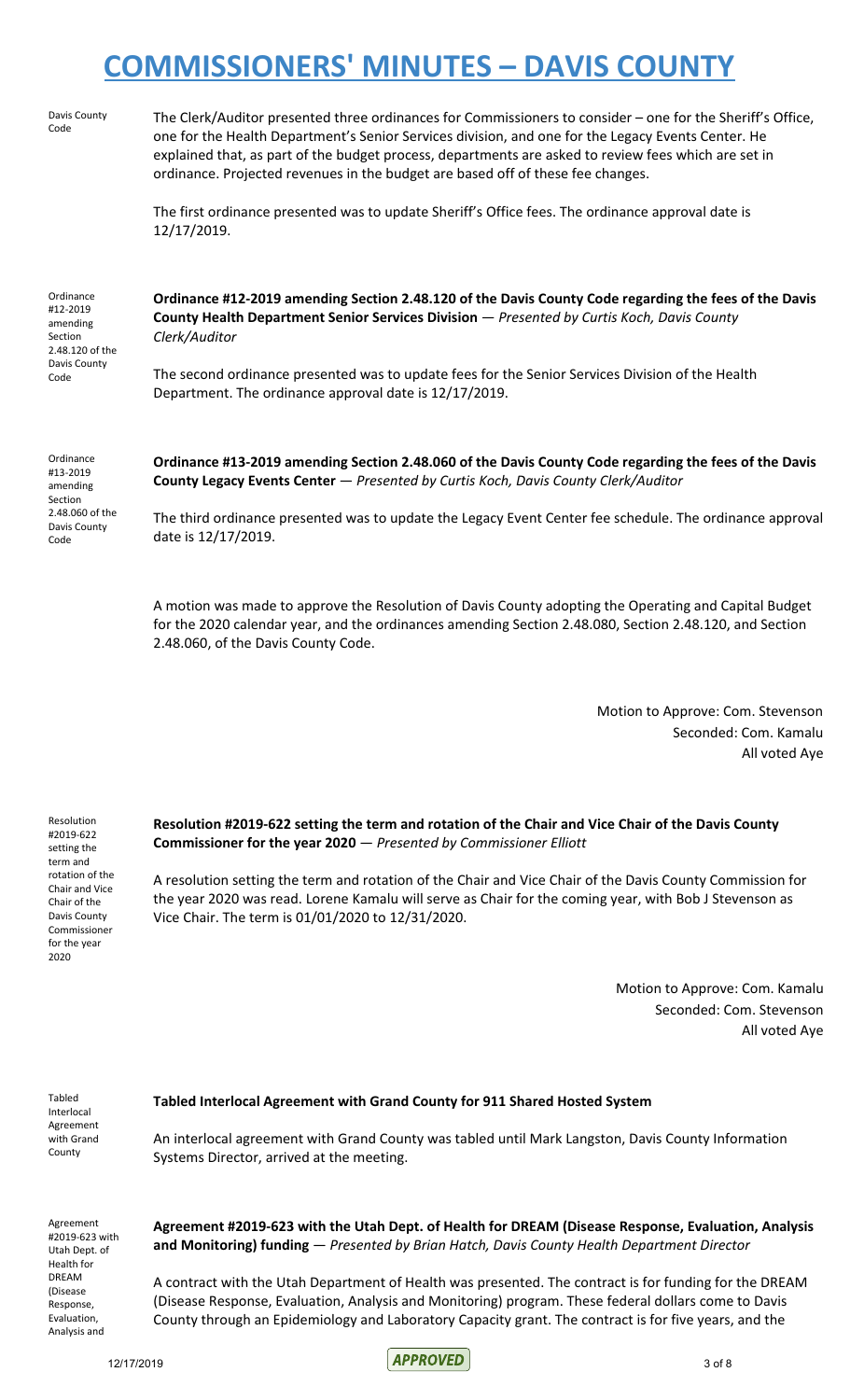Monitoring) funding

amount given is for the first year. The contract will be amended each year for more money. The contract period is 08/01/2019 to 07/31/2024. The receivable amount is \$35,264.

Amendment #2019-005-B with the Utah Dept. of Health PREP (Personal Responsibility Education Program) to extend contract period and amend Attachment A

**Amendment #2019-005-B with the Utah Dept. of Health PREP (Personal Responsibility Education Program) to extend contract period and amend Attachment A, Special Provisions** — *Presented by Brian Hatch, Davis County Health Department Director*

An amendment to extend the PREP (Personal Responsibility Education Program) contract with the Utah Department of Health was introduced. The amendment changes the ending date to Sept. 30, 2020, so the remaining funds for that contract can be spent out into the next budget year. The contract period is 10/01/2019 to 09/30/2020.

Amendment #2015-518-D with the Utah Dept. of Health for MCH (Maternal & Child Health) for added funding and deliverables to Year 5

**Amendment #2015-518-D with the Utah Dept. of Health for MCH (Maternal & Child Health) for added funding and deliverables to Year 5** — *Presented by Brian Hatch, Davis County Health Department Director*

Another amendment to a contract with the Utah Department of Health was presented. This amendment provides MCH (Maternal & Child Health) funding for this year. The contract period is 10/01/2019 to 09/30/2020. The receivable amount is a \$95,229 increase.

> Motion to Approve Items: Com. Kamalu Seconded: Com. Stevenson All voted Aye

Interlocal Agreement #2019-624 with Grand County for 911 Shared Hosted System

**Interlocal Agreement #2019-624 with Grand County for 911 Shared Hosted System** — *Presented by Mark Langston, Davis County Information Systems Director*

An interlocal agreement with Grand County for a 911 Shared Hosted System was presented. The contract period is 12/17/2022 to 12/17/2022. The receivable amount is three (3) seats at variable cost.

> Motion to Approve Items: Com. Kamalu Seconded: Com. Stevenson All voted Aye

Agreement #2019-625 with RailPros Field Services, Inc. for flagger services as consultant to Union Pacific Railroad (UPRR)

**Agreement #2019-625 with RailPros Field Services, Inc. for flagger services as consultant to Union Pacific Railroad (UPRR)** — *Presented by Adam Wright, Davis County Public Works Director*

An agreement with RailPros Field Services for flagger services was presented. The contract has a to-be-determined price. The schedule shows the County will be in the right of way for a total of 13 days, with eight of those days falling on weekends; there is a different price for weekdays and weekend days. Based on the schedule, the amount is approximately \$38,000 for Rail Pros. The estimate given to the County by Union Pacific, when considering a combined agreement with them, was a little over \$100K; a big portion of that might have been UP billing that was going to come to the County. RailPros will be observing County workers to make sure there is no equipment in the right of way when trains are coming and making sure nothing goes wrong with bore operations while workers are in the right of way, particularly with the tracks. If something does happen, they'll have radios and can contact someone in an emergency to shut down traffic. A very important part of the project is having these flaggers out there for the UP as well as UTA. The contract period is 12/17/2019 to 12/17/2020.

Agreement #2019-626 with Ralph L. Wadsworth Construction Company for

**Agreement #2019-626 with Ralph L. Wadsworth Construction Company for two underground pipeline crossings under UPRR (Union Pacific Railroad) tracks** — *Presented by Adam Wright, Davis County Public Works Director*

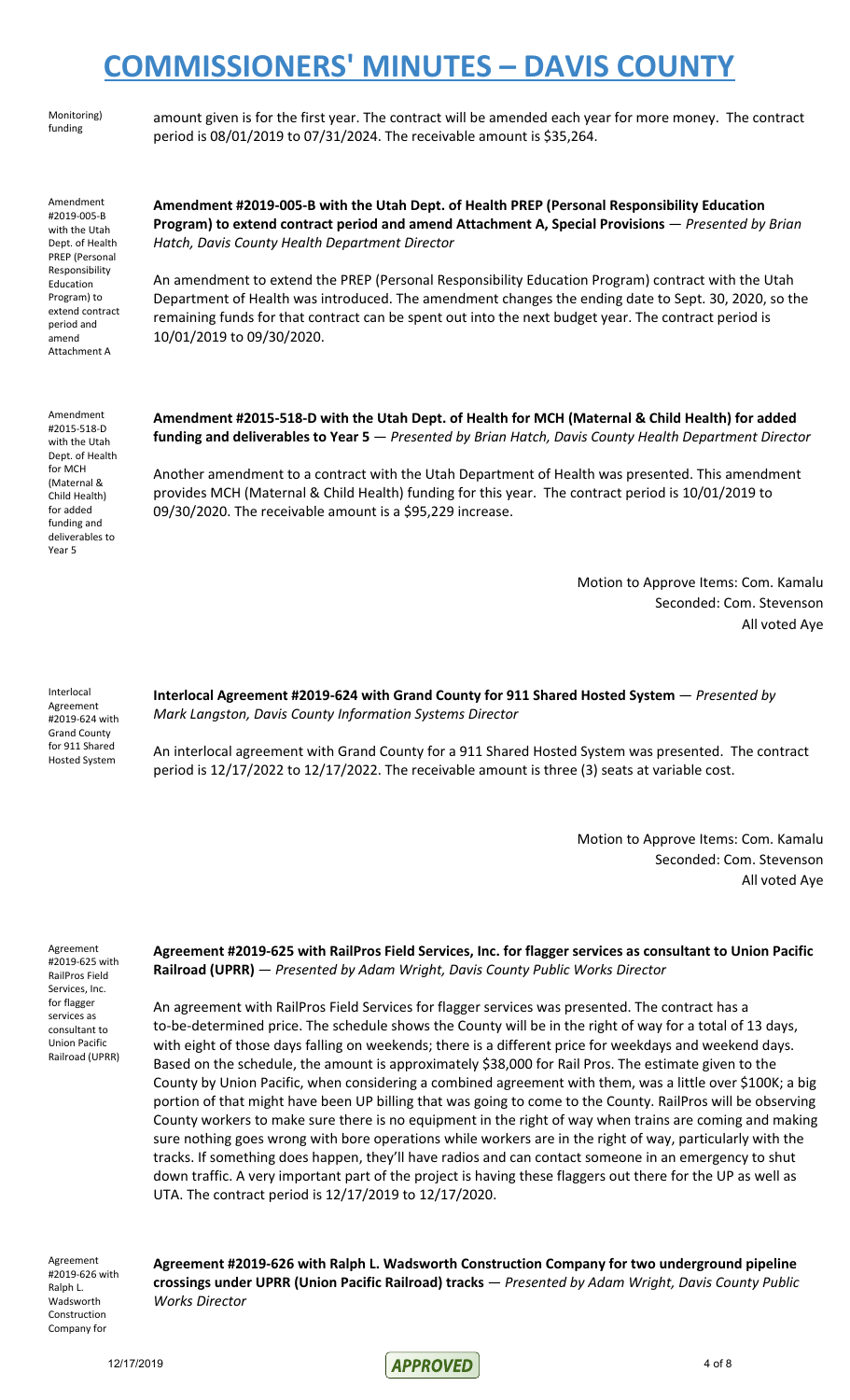two underground pipeline crossings under UPRR (Union Pacific Railroad) tracks

Commissioners were asked to ratify a construction agreement with Ralph L. Wadsworth for the construction of two 60-inch jack and bore culverts replacing a collapsed 78-inch/84-inch culvert underneath the railroad tracks. Because the Commission signed the contract earlier, the County was able to order the pipe. It will take four weeks to get the pipe in for the project but, in the meantime, equipment and materials should start to mobilize at the beginning of January with construction efforts starting January 6. The digging of bore pits will begin January 25, although that may require flaggers because work will be within the 50-foot mark of the track. If so, the schedule may be adjusted based on RailPros availability. In response to a question, Commissioners were informed that the next one is going to be filled with cellular concrete, which is a very flowable concrete that works better than sand. A plant will be set up on site to run the cellular concrete and abandon the old pipes. The contract period is 12/17/2019 to 12/17/2020. The payable amount is \$1,613,000.

> Motion to Approve Items: Com. Stevenson Seconded: Com. Kamalu All voted Aye

Agreement 2019-627 with Bonneville Basin Kennel Club for an all-breed dog show

**Agreement #2019-627 with Bonneville Basin Kennel Club for an all-breed dog show** — *Presented by Mike Moake, Davis County Legacy Events Center Marketing*

An agreement with Bonneville Basin Kennel Club, for an all-breed dog show, was presented. Last year's show brought in 3,000 people, and almost 99 percent were from outside of Davis County. The show has been coming to the Legacy Events Center for more than 20 years. It was likely the first event at the Legacy Events Center to have national and international participation, and continues each year to be the show with the highest national/internal percentage at the facility. It established the Legacy Events Center as a premier dog show site. It was noted that the contact for the show lives in Sandy because these shows generally have a local chair to help organize the event. The contract period is 09/09/2020 to 09/13/2020. The receivable amount is \$3,861.10.

> Motion to Approve: Com. Stevenson Seconded: Com. Kamalu All voted Aye

Agreement #2019-628 with Stryker Sales Corp, Medical Division for annual preventative maintenance for the Lucas 3.0 Device

**Agreement #2019-628 with Stryker Sales Corp, Medical Division for annual preventative maintenance for the Lucas 3.0 Device** — *Presented by Chief Deputy Susan Poulsen, Davis County Sheriff's Office*

An agreement with Stryker Sales Corp was presented. The contract is for annual preventative maintenance for the Lucas 3.0 Device, which is a CPR device. The contract period is 12/17/2019 to 12/31/2023. The payable amount is \$1,162.80 per year for four years.

Agreement #2019-629 with Stryker Sales Corp, Medical Division for annual preventative maintenance for Lifepak 1000 (6 units)

**Agreement #2019-629 with Stryker Sales Corp, Medical Division for annual preventative maintenance for Lifepak 1000 (6 units)** — *Presented by Chief Deputy Susan Poulsen, Davis County Sheriff's Office*

A second agreement with Stryker Sales Corp was presented. The contract is for annual preventative maintenance for six Lifepak 1000 units, which are AEDs (Automatic External Defibrillators) placed throughout the jail. The contract period is 12/17/2019 to 12/31/2023. The payable amount is \$2,019.60 per year for four years.

> Motion to Approve Items: Com. Kamalu Seconded: Com. Stevenson All voted Aye

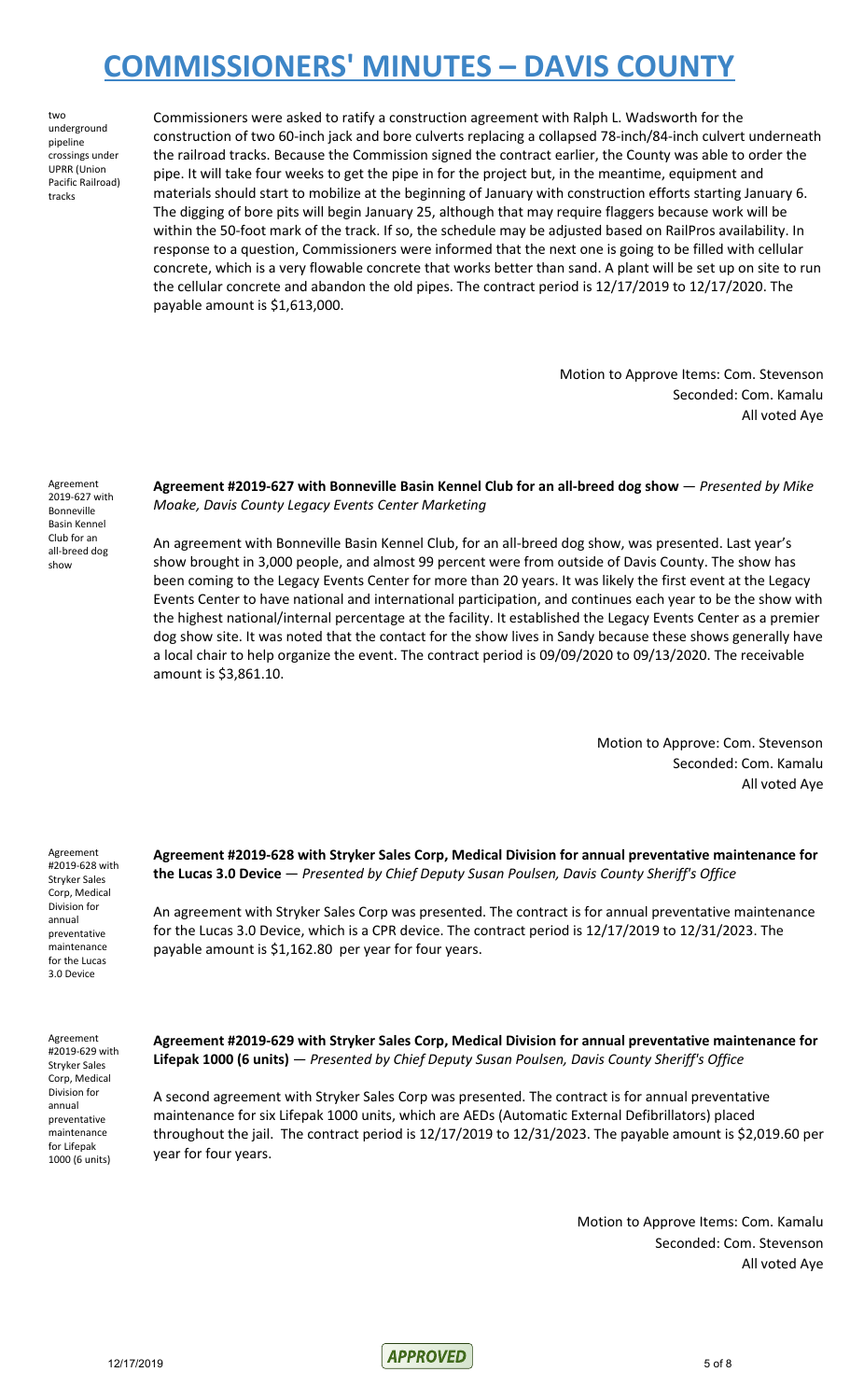Agreement #2019-630 with Clint Evans Carter for **Training** reimbursement for basic Corrections Academy

**Agreement #2019-630 with Clint Evans Carter for Training reimbursement for basic Corrections Academy** — *Presented by Chief Deputy Susan Poulsen, Davis County Sheriff's Office*

A training reimbursement agreement with Clint Evans Carter, for basic Corrections Academy, was presented. The contract period is 12/17/2019 to 12/17/2021. The receivable amount is \$5,985.06.

> Motion to Approve: Com. Kamalu Seconded: Com. Stevenson All voted Aye

Change Order #2018-546-L with R&O Construction for Syracuse Library remodel and expansion

**Change Order #2018-546-L with R&O Construction for Syracuse Library remodel and expansion** — *Presented by Lane Rose, Davis County Facilities Director*

Change Order #10 to the contract with R&O Construction, for the Syracuse Library remodel and expansion, was presented. The details of the change order were discussed in the Commission Work Session held prior to this meeting. The contract period is 12/03/2019 to 01/01/2020. The payable amount is \$51,634.24.

Amendment #2015-603-A with Keystone Group LLC dba Vanguard Cleaning Systems of Utah for custodial services

**Amendment #2015-603-A with Keystone Group LLC dba Vanguard Cleaning Systems of Utah for custodial services** — *Presented by Lane Rose, Davis County Facilities Director*

An amendment to a contract with the County's custodian service provider was presented. The amendment extends the contract for one year. The intent, next year, is to assess County needs and go through an RFP process. The amendment will give the County a year to get that done. The contract period is 01/01/2016 to 12/31/2020. The payable amount is \$23,655 per month.

> Motion to Approve Items: Com. Stevenson Seconded: Com. Kamalu All voted Aye

Agreement #2019-631 with FundRacer Events LLC to operate the Valley View Golf Course Cafe

**Agreement #2019-631 with FundRacer Events LLC to operate the Valley View Golf Course Cafe** — *Presented by Dustin Volk, Davis County Valley View Golf Course Golf Professional*

Approximately one month ago, an RFP was done for the Valley View Golf Course Cafe. The person currently running the cafe elected not renew her contract, which was expiring this year. A couple of groups submitted proposals, and FundRacer Events LLC was selected. Typically, the County's golf course cafes have been run by smaller "mom and pop" businesses; FundRacer Events LLC is bigger. Although they haven't run a golf course cafe, they are an event management group with catering services. The holiday lights at Willard Bay is one of several events across the country that they run. They will take over the cafe on January 1, and have said they plan to keep most of the current employees as staff. The contract period is 01/01/2020 to 12/31/2023. The receivable amount is \$650/month or \$7,800 annually for a three-year total of \$23,400.00.

> Motion to Approve: Com. Stevenson Seconded: Com. Kamalu All voted Aye

Memo of Understanding #2019-632

**Memo of Understanding #2019-632 with Farmington City to clarify the scope of the expansion of the Davis County Correctional Facility to include the construction of a medical unit** — *Presented by Neal Geddes, Davis County Chief Deputy County Attorney*

A Memo of Understanding that relates to the construction of a medical unit at the Davis County jail was presented. In late August of this year, Davis County submitted an application for a conditional use permit to construct the much-needed medical unit. It has been approved by Farmington City. That process was treated as it should be, as a land use issue, but the City wanted to have written acknowledgment that they

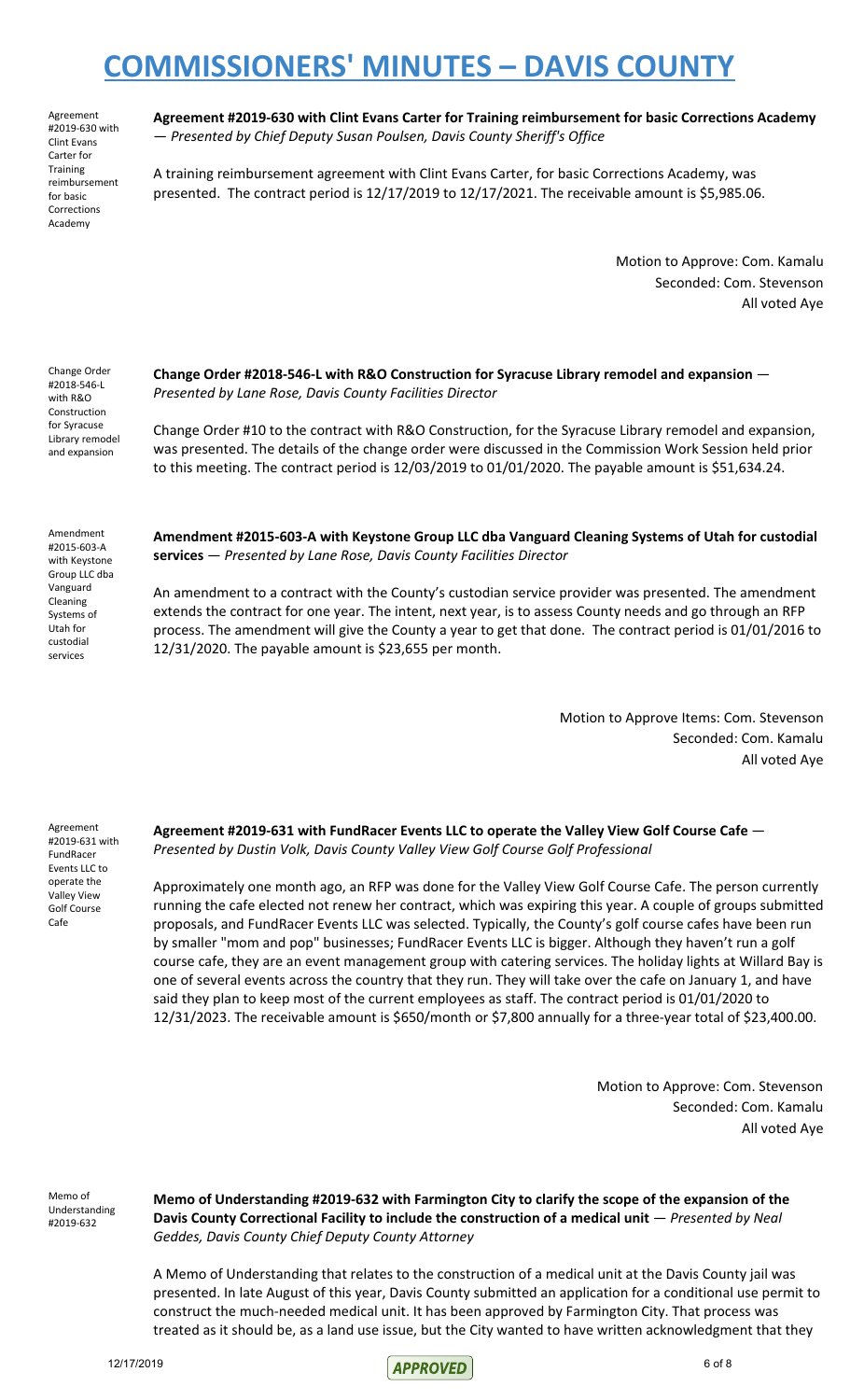have approved the County's conditional use permit to go ahead and begin constructing the medical unit and also to note, and make it clear, that the addition of the medical unit will not increase the operational capacity of the jail or the number of inmate beds the jail will house.

> Motion to Approve: Com. Stevenson Seconded: Com. Kamalu All voted Aye

Commissioner Kamalu moved to recess to the Board of Equalization. Commissioner Stevenson seconded the motion. All voted Aye.

**\_\_\_\_\_\_\_\_\_\_\_\_\_\_\_\_\_\_\_\_\_\_\_\_\_\_\_\_\_\_\_\_\_\_\_\_\_\_\_\_\_\_\_\_\_\_\_\_\_\_\_\_\_\_\_\_\_\_\_\_\_\_\_\_\_\_\_\_\_\_\_\_\_\_\_\_\_\_\_\_\_\_\_\_\_\_\_\_**

**BOARD OF EQUALIZATION**

Property Tax Register

Property Tax Register matters were presented by Curtis Koch, Davis County Clerk/Auditor, as follows:

Property Tax Register matters were presented by Curtis Koch, Davis County Clerk/Auditor.

Commissioners were asked to consider the following Auditor's Adjustments: Appeals

- A report recommending several Approved appeals, totaling \$675,640;
- A report with recommended No Change In Value;
- A report with Hearing Findings, totaling \$1,858,850.
- Abatements
- A report with various Late Abatement Application Requests, totaling \$8,601.93. Corrections
- Three corrections due to Veteran Exemption Abatements for the year 2018.

Under Assessor's Adjustments, there was a report with various Assessor–initiated corrections.

Motion to Approve: Com. Kamalu Seconded: Com. Stevenson All voted Aye

Commissioner Kamalu moved to reconvene Commission Meeting. Commissioner Stevenson seconded the motion. All voted Aye.

**\_\_\_\_\_\_\_\_\_\_\_\_\_\_\_\_\_\_\_\_\_\_\_\_\_\_\_\_\_\_\_\_\_\_\_\_\_\_\_\_\_\_\_\_\_\_\_\_\_\_\_\_\_\_\_\_\_\_\_\_\_\_\_\_\_\_\_\_\_\_\_\_\_\_\_\_\_\_\_\_\_\_\_\_\_\_\_\_**

**CONSENT ITEMS**

#### Check Registers **Check Registers**

Check Registers were approved.

Motion to Approve: Com. Kamalu Seconded: Com. Stevenson All voted Aye

Commission Meeting Minutes

#### **Meeting Minutes**

Meeting Minutes for November 26, 2019, and December 3, 2019, were presented for approval.

12/17/2019 7 of 8